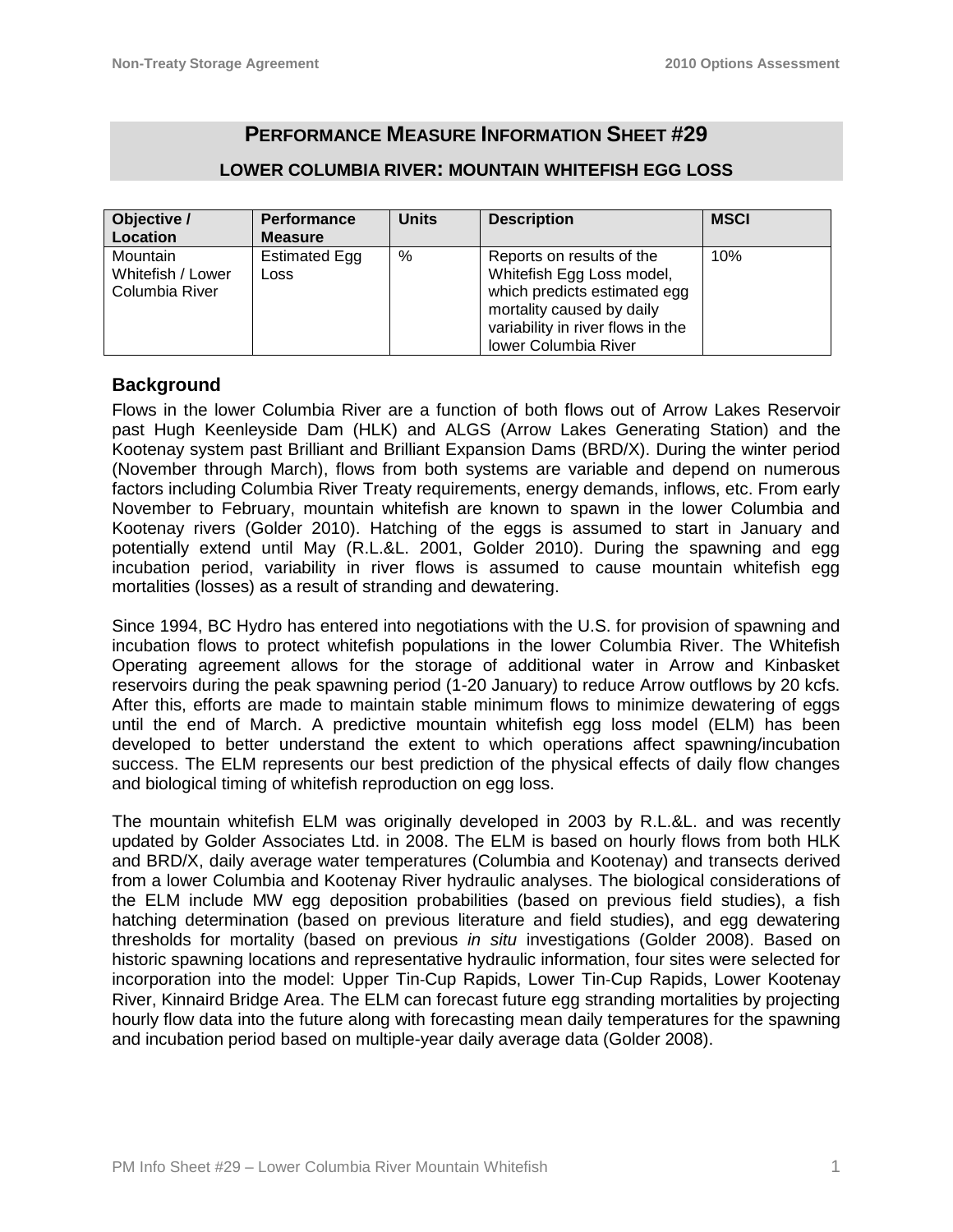### **Performance Measure**

The ELM tracks the survival of an individual egg over time. Each of the four sites, representing known spawning areas, is represented by a single transect that is part of a hydraulic model used to estimate water levels at various 2 000 cfs increments of discharge from the Columbia and Kootenay rivers. The model uses observations from egg mats to determine probability of deposition of an egg on any given day (based on spawning time data) and at any given depth zone (based on historical egg deposition rates at depth). For each day following the day of egg deposition, the model determines if the egg deposited in a particular depth zone has accumulated enough thermal units (ATUs) to hatch without being dewatered for a "set" number of hours prior to the day of hatching. Hatched eggs are assumed to no longer be vulnerable to mortality and are not included in egg loss estimates. An egg deposited in depth zones that dewater for this "set" number of hours are assumed to not survive. The overall survival of an egg is determined by summing the probabilities of deposition of all depth zones and all spawning days for those depths and days where eggs would have hatched prior to mortality from dewatering.

### **Calculations**

For each scenario:

- 1. Hourly data are interpolated for 1 November to 30 April for Arrow and Brilliant discharges.
- 2. These data are entered into a model that estimates flow impacts on mountain whitefish egg stranding averaged over four locations. Values are stranded eggs as a percentage of assumed total egg deposition over the year.
- 3. The model uses number of hours stranded before mortality as a variable. Estimates provided are based on minimum flow over a consecutive 8-hour period.
- 4. Summarize all statistics (Figure 1).

## **Key Assumptions and Uncertainties**

- Each scenario is simulated using the same set of system constraints, input assumptions (e.g., load forecasts) and historic basin inflows (1940 – 2000).
- For the purposes of the NTS analysis, average water temperature data over the past 10 years was used in the modeling.
- Biological assumptions of the seasonal timing of spawning, development rates of ova and the vertical distribution of deposited eggs in the river channel are incorporated into the model to estimate daily egg losses.
- Assumes that the four channel cross-sections utilized in the ELM are representative whitefish spawning areas in the lower Columbia River in any given year.
- Limited availability of relevant topographic data to predict flow dependent changes in river stage and areas of channel dewatering was identified as a key data gap during the Columbia WUP. To reduce this uncertainty and increase the reliability of the egg loss estimates, there are WLR monitoring programs being implemented to: a) document topographic characteristics of representative whitefish spawning locations; and b) update the existing whitefish ELM to include new topographic and biological data.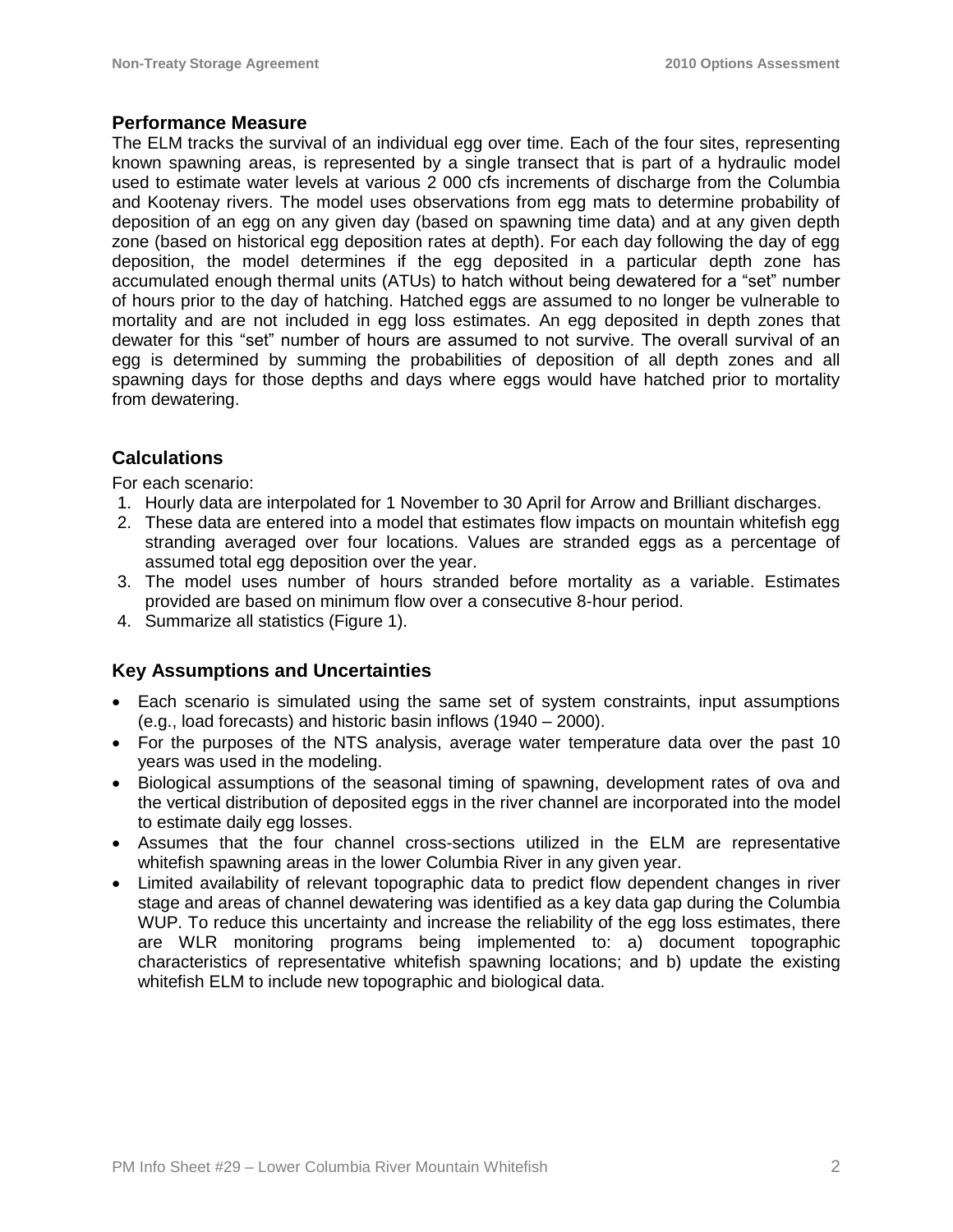

**Figure 1. HYSIM Simulated Lower Columbia River Flows. Median over 60 years showing peak spawning and incubation period for mountain whitefish.**

### **Results**

Regardless of the statistic considered, Scenario D (no NTSA) performs better for protection of mountain whitefish (i.e., reduced proportion of egg losses/mortalities) in the lower Columbia River. All of the "with NTS" scenarios perform the same.

Under all of the four scenarios, estimated whitefish egg losses are predicted to be within the ranges as agreed to with DFO during the WUP process. That is, on average, egg losses would be within the 0-40% range for the majority of the simulated 60-year period. However, predicted egg losses could exceed 40% mortality in rare occurrences (max statistic: 41-51%).